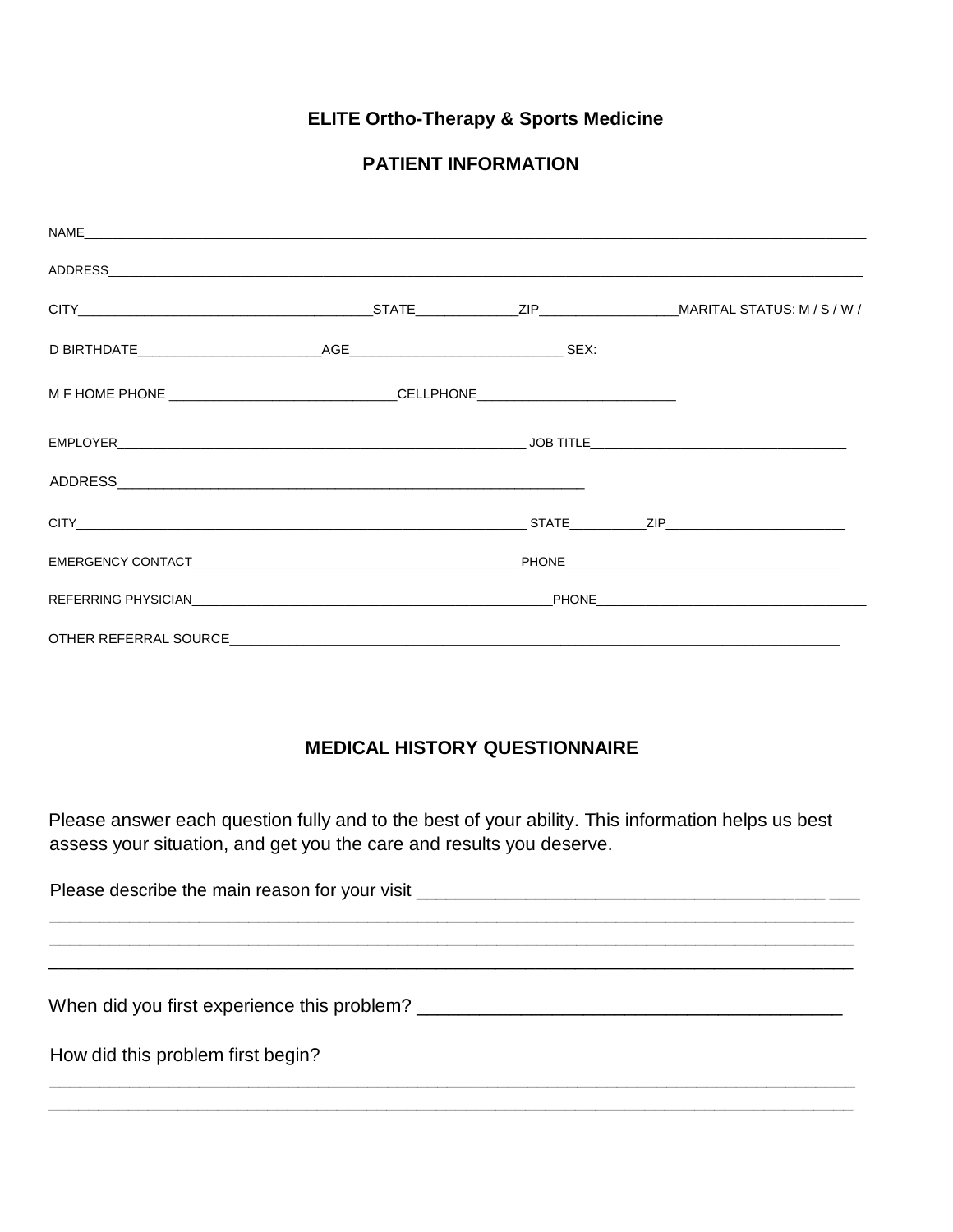PATIENT/ GUARDIAN SIGNATURE:\_\_\_\_\_\_\_\_\_\_\_\_\_\_\_\_\_\_\_\_\_\_\_\_\_\_\_\_\_\_\_\_\_\_\_\_\_\_\_\_\_ DATE:\_\_\_\_\_\_\_\_\_\_\_\_\_\_\_\_\_\_\_\_\_\_\_\_\_\_\_\_

How often do you experience this problem:

1-2/week\_\_\_ 3-4/week\_\_\_ 5-6/week \_\_\_\_Daily

Please grade the intensity of the problem with 10 being the worst,

0 being no pain whatsoever

At Best: 1 2 3 4 5 6 7 8 9 10 Today 1 2 3 4 5 6 7 8 9 10 8 At Worst 1 2 3 4 5 6 7 8 9 10

How would you describe the symptoms (burning, stabbing, aching, sharp, etc.)?:

\_\_\_\_\_\_\_\_\_\_\_\_\_\_\_\_\_\_\_\_\_\_\_\_\_\_\_\_\_\_\_\_\_\_\_\_\_\_\_\_\_\_\_\_\_\_\_\_\_\_\_\_\_\_\_\_\_\_\_\_\_\_\_\_\_\_\_\_\_\_\_

\_\_\_\_\_\_\_\_\_\_\_\_\_\_\_\_\_\_\_\_\_\_\_\_\_\_\_\_\_\_\_\_\_\_\_\_\_\_\_\_\_\_\_\_\_\_\_\_\_\_\_\_\_\_\_\_\_\_\_\_\_\_\_\_\_\_\_\_\_\_\_\_

Please describe the location of the pain:

Does the problem cause pain to travel to any other area? Yes No

| $Q = 2 \times 10^{-10}$<br>$L = 11 - 10$<br>$\Omega$ a suspension of the set of $\Omega$ |  |
|------------------------------------------------------------------------------------------|--|
| explain_                                                                                 |  |
| If yes,                                                                                  |  |

| Is this problem getting: | worse? | better? | _____staying the same? |
|--------------------------|--------|---------|------------------------|
|--------------------------|--------|---------|------------------------|

| Have you had similar injuries before? |  |
|---------------------------------------|--|
|                                       |  |

Does it interfere with your normal living and working? \_\_\_\_ Yes \_\_\_\_ No

In what way? \_\_\_\_\_\_\_\_\_\_\_\_\_\_\_\_\_\_\_\_\_\_\_\_\_\_\_\_\_\_\_\_\_\_\_\_\_\_\_\_\_\_\_\_\_\_\_\_\_\_\_\_\_\_\_\_\_\_\_\_\_\_\_\_\_\_\_\_\_

What seems to aggravate this problem? \_\_\_\_\_\_\_\_\_\_\_\_\_\_\_\_\_\_\_\_\_\_\_\_\_\_\_\_\_\_\_\_\_\_\_\_\_\_\_\_\_\_\_\_\_\_\_\_\_

| What have you tried to relieve this problem (ice, massage, over-the-counter remedies, surgery, physical |  |  |  |
|---------------------------------------------------------------------------------------------------------|--|--|--|
| therapy)? $\overline{\phantom{0}}$                                                                      |  |  |  |

Have you seen other doctors? Yes No Who?\_\_\_\_\_\_\_\_\_\_\_\_\_\_\_\_\_\_\_\_\_\_\_\_

What treatment was given?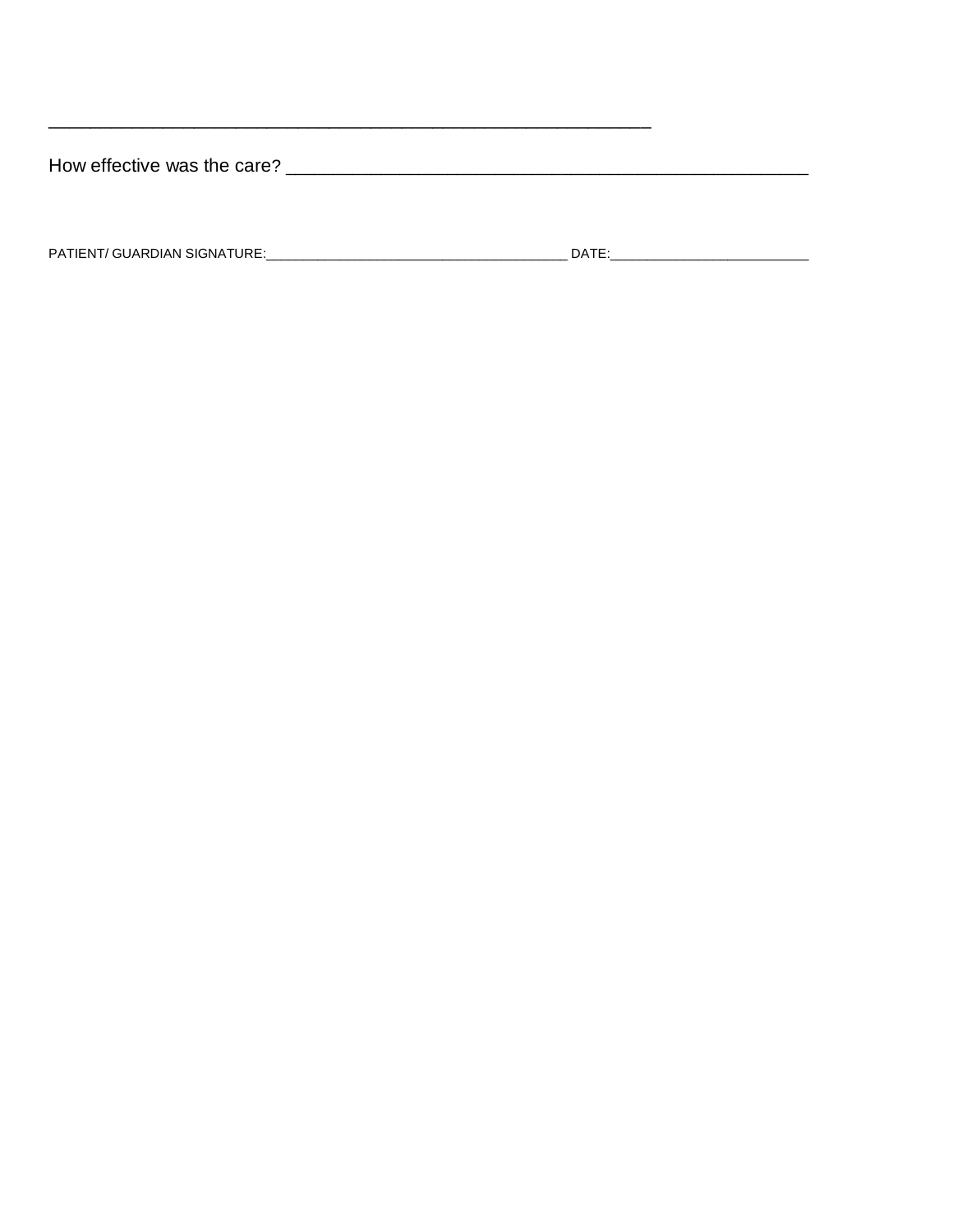List any other conditions that you are interested in having corrected. List in order of importance.

| 1.                                                                                                   |
|------------------------------------------------------------------------------------------------------|
| 2.                                                                                                   |
| What activities are you unable to perform or induce pain upon performance.(sitting, running, bending |
| What are your treatment goals?                                                                       |
| LIFESTYLE & SOCIAL HISTORY                                                                           |
|                                                                                                      |
|                                                                                                      |
|                                                                                                      |
| Do you smoke cigarettes? Yes No If yes, how much? ______________________________                     |
| Do you drink alcohol? Yes No If yes, how much? _________________________________                     |
| Do you drink coffee? Yes No If yes, how much? __________________________________                     |
|                                                                                                      |
|                                                                                                      |
| How many hours of sleep do you get on average?                                                       |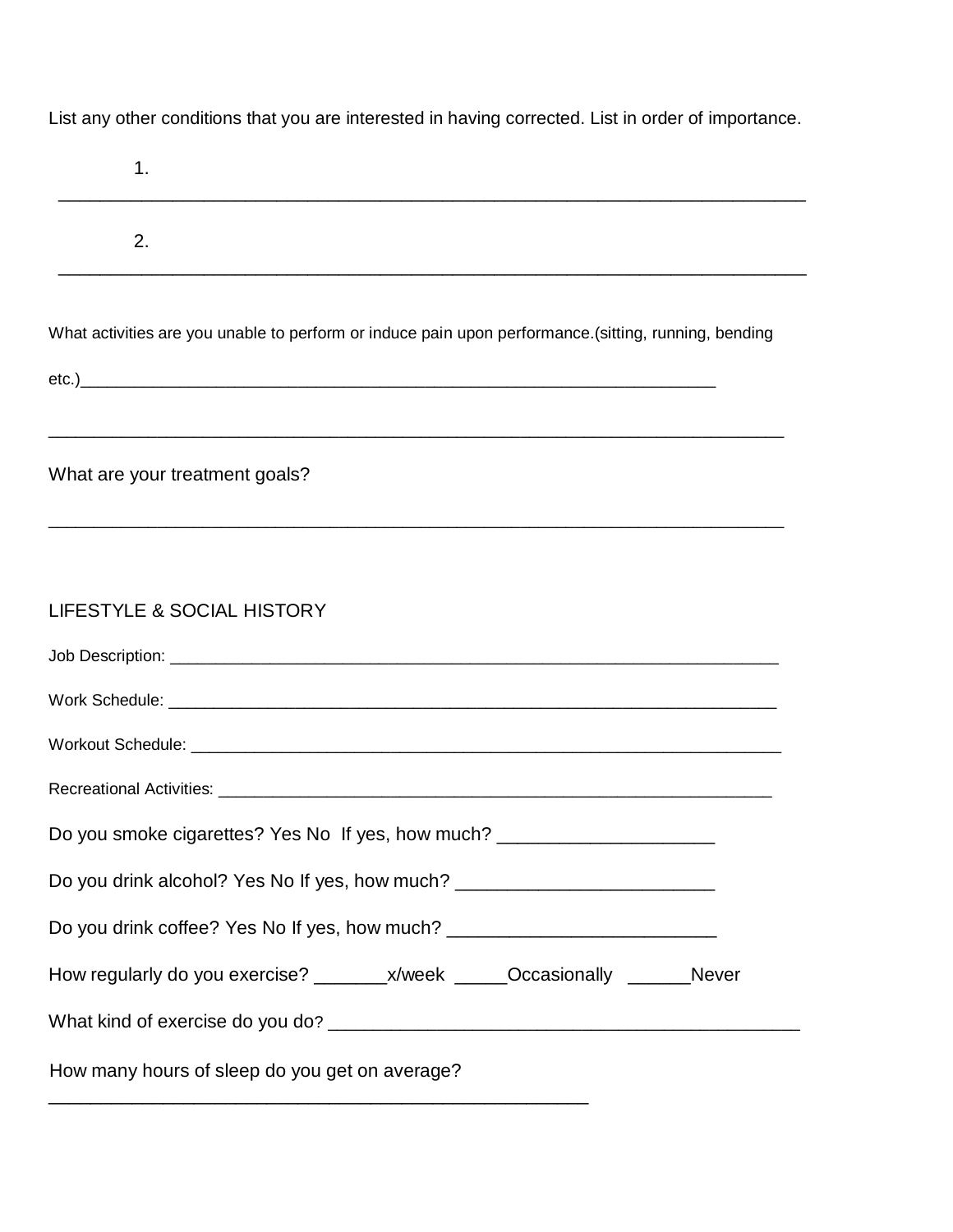| On a scale of 1-10, please rate your stress level (1=none, 10=extreme) |                                                            |  |  |
|------------------------------------------------------------------------|------------------------------------------------------------|--|--|
|                                                                        | Occupational ___________________ Personal ________________ |  |  |
| <b>MEDICAL HISTORY</b>                                                 |                                                            |  |  |
| Surgeries:                                                             |                                                            |  |  |
| Date                                                                   | Type and Reason for Surgery                                |  |  |
|                                                                        |                                                            |  |  |
|                                                                        | Previous Injuries, Trauma, or Motor Vehicle Accidents:     |  |  |
| Date                                                                   | <b>Type and Description</b>                                |  |  |
|                                                                        |                                                            |  |  |
| <b>Prescription Drugs:</b>                                             |                                                            |  |  |
| Name of drug                                                           | Dosage and reason for medication                           |  |  |
|                                                                        |                                                            |  |  |
| <b>Nutritional Supplements:</b>                                        |                                                            |  |  |
| Name of supplement                                                     | Does, frequency, and reason for supplement                 |  |  |
|                                                                        |                                                            |  |  |
| Allergies:                                                             |                                                            |  |  |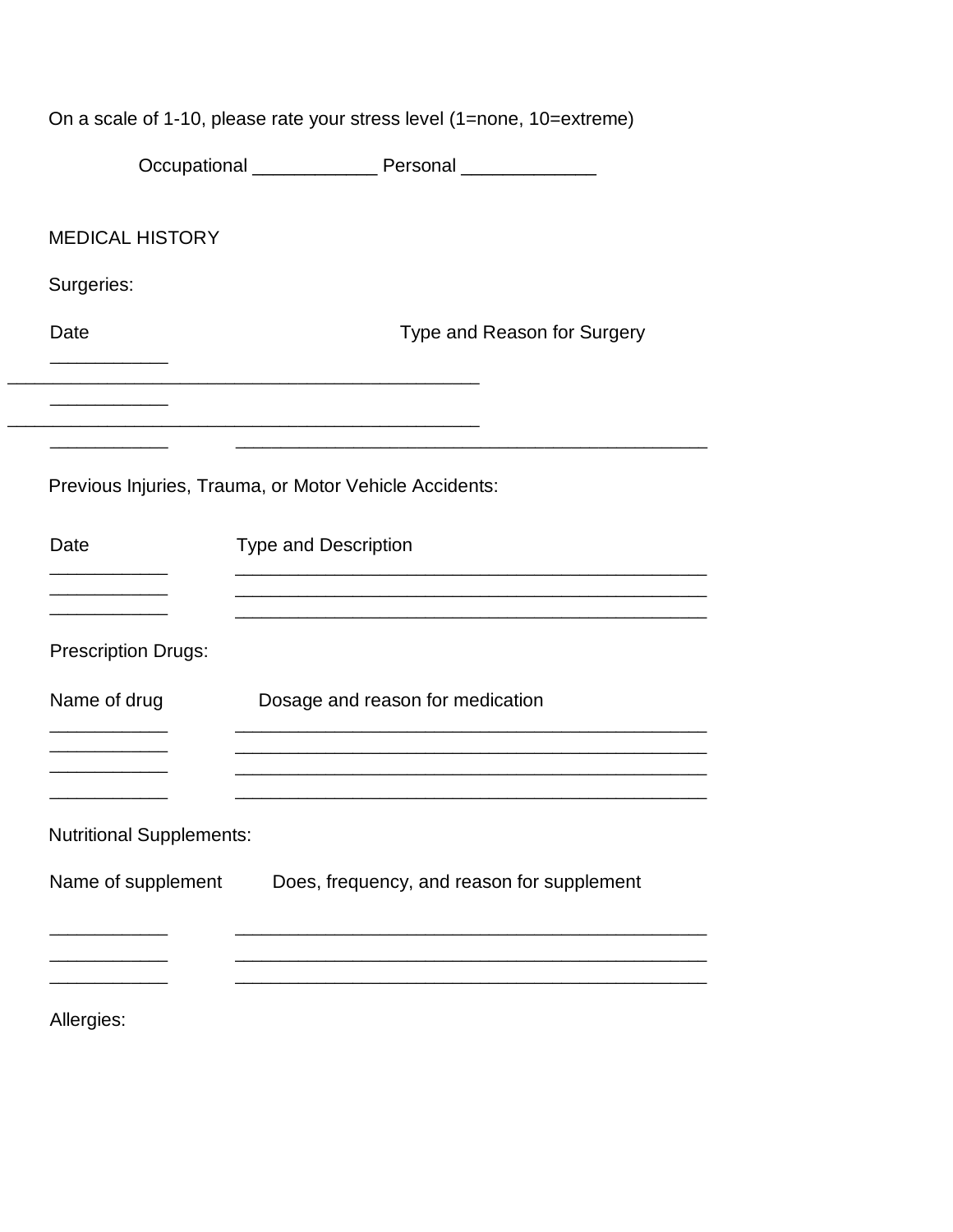#### **INFORMED CONSENT TO TREATMENT**

Health care providers are required to advise patients of the nature of the treatment to be provided, the risks and benefits of the treatment, and any alternatives to the treatment. There are some risks or complications that may be associated with treatment, in particular you should note:

\_\_\_\_\_\_\_\_\_\_\_\_\_\_\_\_\_\_\_\_\_\_\_\_\_\_\_\_\_\_\_\_\_\_\_\_\_\_\_\_\_\_\_\_\_\_\_\_\_\_\_\_ \_\_\_\_\_\_\_\_\_\_\_\_\_\_\_\_\_\_\_\_\_\_\_\_\_\_\_\_\_\_\_\_\_\_\_\_\_\_\_\_\_\_\_\_\_\_\_\_\_\_\_\_

a. Ortho-Therapy Manual Therapy and Soft Tissue Mobilization: local discomfort, skin reddening, superficial tissue bruising, release of emboli (rare), post treatment soreness, or increase in pain which can last up to 72 hours or notice that symptoms shift to different areas which is rarely a concern

 $\_$  ,  $\_$  ,  $\_$  ,  $\_$  ,  $\_$  ,  $\_$  ,  $\_$  ,  $\_$  ,  $\_$  ,  $\_$  ,  $\_$  ,  $\_$  ,  $\_$  ,  $\_$  ,  $\_$  ,  $\_$  ,  $\_$  ,  $\_$  ,  $\_$  ,  $\_$ 

- b. Active Therapeutic Exercises: aggravation of a present condition, blood pressure changes, increase in heart rate;
- c. Therapeutic Taping and cryotherapy (ice therapy): skin reactions including, but not limited to itching, allergic reactions, hyperpigmentation, and blistering
- d. There have been rare reported cases of disc injuries following cervical and lumbar spinal adjustment although no scientific study has ever demonstrated such injuries are caused, or may be caused, by spinal or soft tissue manipulation or treatment.
- e. There have been reported cases of injury to a vertebral artery following osseous spinal manipulation. Vertebral artery injuries have been known to cause a stroke, sometimes with serious neurological impairment, and may, on rare occasion, result in paralysis or death. The possibility of such injuries resulting from cervical spine manipulation is extremely remote;

Osseous and soft tissue manipulation has been the subject of government reports and multi-disciplinary studies conducted over many years and have demonstrated it to be highly effective treatment of spinal conditions including general pain and loss of mobility, headaches and other related symptoms. Musculoskeletal care contributes to your overall well-being. *The risk of injuries or complications from treatment is substantially lower than that associated with many medical or other treatments, medications, and procedures given for the same symptoms.*

I acknowledge I have discussed the following with my health-care provider:

- a. The condition that the treatment is to address;
- b. The nature of the treatment;

\_\_\_\_\_\_\_\_\_\_\_\_\_ \_\_\_\_\_\_\_\_\_\_\_\_\_

- c. The risks and benefits of that treatment; and
- d. Any alternatives to that treatment.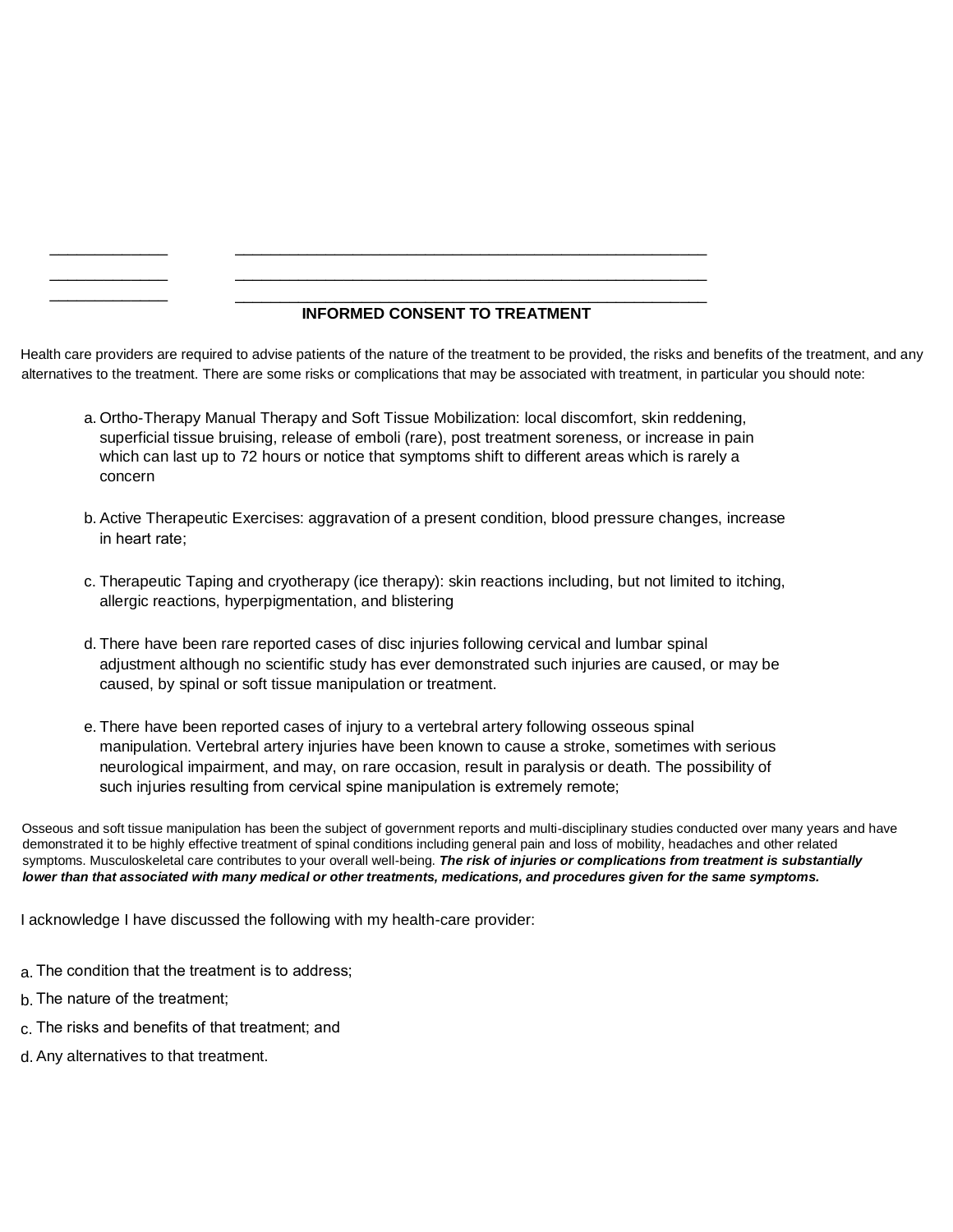I have had the opportunity to ask questions and receive answers regarding the treatment. I do no expect my health-care provider to be able to anticipate all risks and complications. I choose to rely on the provider's professional and clinical judgment during the course of care which the provider feels are in my best interests at the time, based upon the facts then known.

I consent to the treatments offered or recommended to me by my health-care provider, including osseous and soft tissue manipulation. I have read and fully understand the above statements and I intend this consent to apply to all my present and future care with Elite Ortho-Therapy personnel.

### **TO BE COMPLETED BY PATIENT:**

| <b>Patient signature (or Legal Guardian)</b> | <b>Patient Name:</b> |  |
|----------------------------------------------|----------------------|--|
|                                              | (Please Print)       |  |
| Date Signed:                                 |                      |  |

**Patient Date of Birth:** 

# **Health Insurance Portability and Accountability Act (HIPAA)**

"Protected health information," means information about you, including demographic information such as your address and phone, age, gender, etc., that may identify you and relates to your past, present, or future physical or mental health or condition and related healthcare services.

In signing this document I consent to the use or disclosure of my protected health information by Elite Ortho-Therapy and Sports Medicine for the purpose of diagnosis or providing treatment to me, obtaining payment for my healthcare bills or to conduct healthcare operations of the clinic.

I understand that the doctors of Elite Ortho-Therapy and Sports Medicine may refuse to diagnose or treat me if I do not consent to the use or disclosure of my protected health information for the above stated purposes.

The "Notice of Privacy Practices" is a document that describes the type of uses and disclosures of your protected health information that will occur in your treatment, payment of your bills, and in the performance of healthcare operations of the clinic.

In signing this document, I acknowledge that I have been given a copy of the Notice of Privacy Practices and have been informed that I have the right to review the Notice prior to signing this document.

I understand that I have the right to request that the clinic restrict how my protected health information is used and/or disclosed to carry out treatment, payment and/or health-care operations. I understand that the clinic is not required to agree to any restrictions that I have requested, but if the clinic agrees to a requested restriction, then the restriction is binding on the clinic.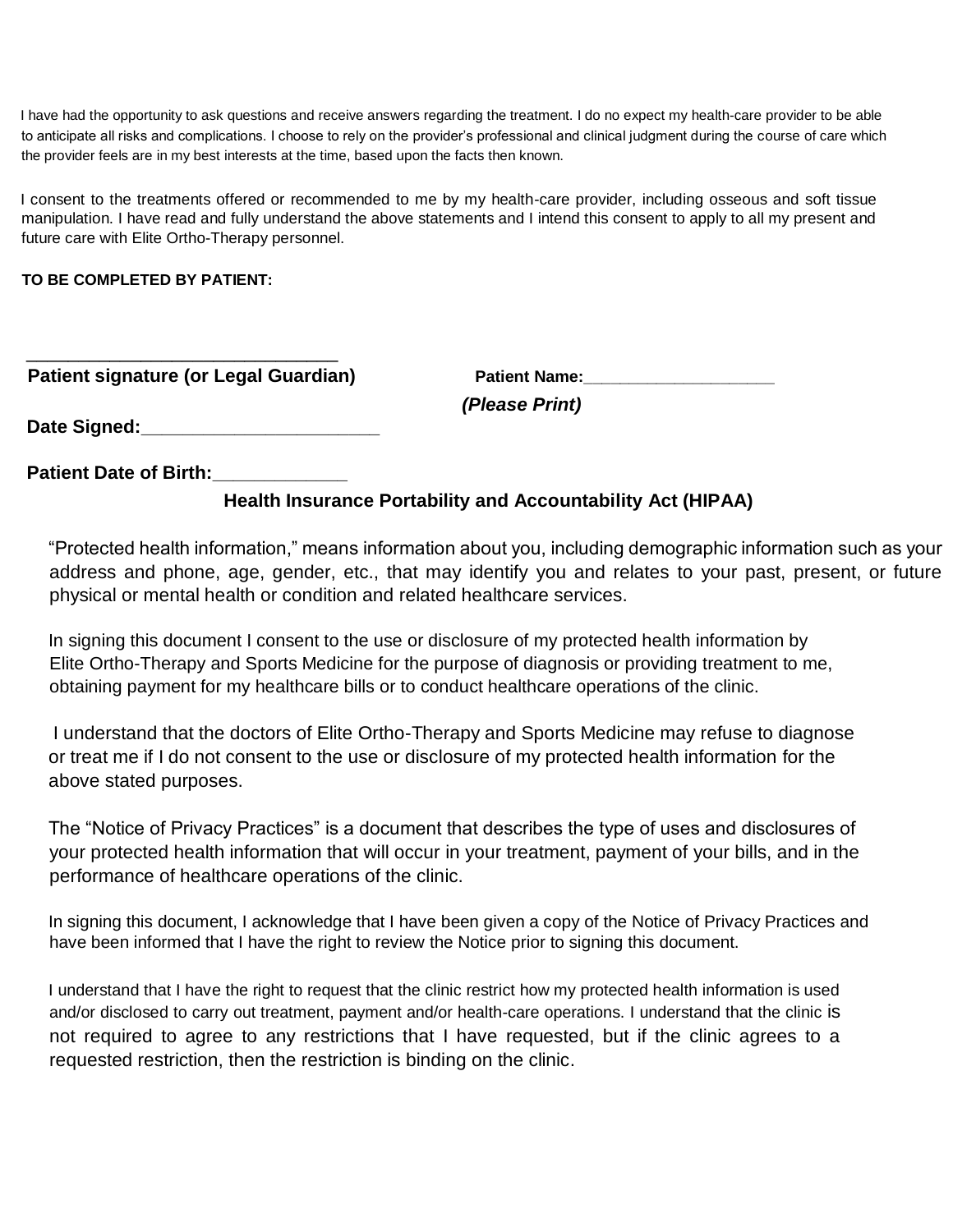I understand that I have the right to revoke this consent, in writing, at any time for all future transactions, with the understanding that such revocation shall not apply to actions already taken by the clinic based on this consent document.

Elite Ortho-Therapy and Sports Medicine reserves the right to change the privacy practices described in the "Notice of Privacy Practices" document. Any revisions to the Notice will be made available to you at your request and will be posted in the reception area.

I have read and understand the foregoing notice and my questions have been answered to my full satisfaction.

| <b>Patient signature (or Legal Guardian)</b>                                                                                                                                                                                   |                                                                                                                              |
|--------------------------------------------------------------------------------------------------------------------------------------------------------------------------------------------------------------------------------|------------------------------------------------------------------------------------------------------------------------------|
| Patient Name: _____________________                                                                                                                                                                                            |                                                                                                                              |
| (Please Print)                                                                                                                                                                                                                 |                                                                                                                              |
| Date Signed: _________________________                                                                                                                                                                                         |                                                                                                                              |
|                                                                                                                                                                                                                                | <b>CONSENT TO TREATMENT OF A MINOR CHILD</b>                                                                                 |
|                                                                                                                                                                                                                                | I hereby authorize Dr. ________________________, and whomever he or she may designate as assistants, to render               |
|                                                                                                                                                                                                                                | diagnostic tests, apply manual therapy, and conduct post treatment rehabilitation exercises as deemed necessary to my child. |
| (Indicate relationship to minor child)                                                                                                                                                                                         | (Name of Minor Child)                                                                                                        |
|                                                                                                                                                                                                                                | As of this date, I have the legal right to select and authorize healthcare services for the minor as named above.            |
| <b>Parent/ Legal Guardian Signature</b>                                                                                                                                                                                        |                                                                                                                              |
| Parent/Guardian Name: Name: Name and Separate and Separate and Separate and Separate and Separate and Separate and Separate and Separate and Separate and Separate and Separate and Separate and Separate and Separate and Sep |                                                                                                                              |
| (Please Print)                                                                                                                                                                                                                 |                                                                                                                              |
| Date Signed: ________________________                                                                                                                                                                                          |                                                                                                                              |